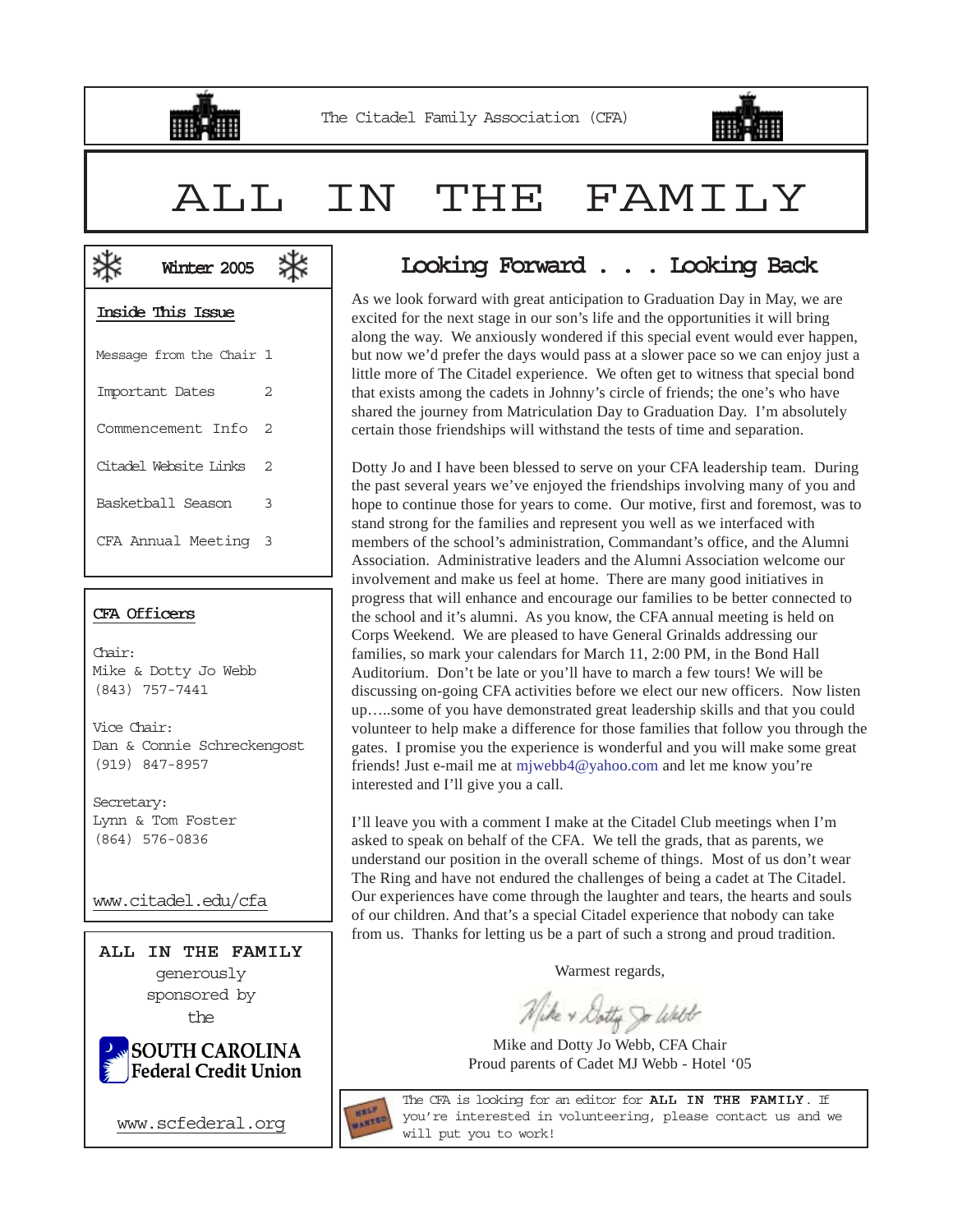## Important Dates for the New Semester!

Although it doesn't quite feel like spring outside, the spring semester is under way. As you know, cadets are pretty busy! Well, here's a few of the important things happening at The Citadel during the upcoming semester. For a complete listing, visit www.citadel.edu/r3/tool/events.shtml.

### JANUARY-FEBRUARY MARCH-MAY

January 28: Gold Star Parade January 29: Commandant's Inspection (SMI) February 22: The National Players present Romeo and Juliet at The Citadel February 26: President's Inspec- May 3: Exams end tion (SMI)



## COMMENCEMENT ANNOUNCEMENTS!

You thought this day would never come, huh? Graduating seniors must place their order for commencement announcements by March 1. Announcements may be ordered online at http://giftshop.citadel.edu or at the Gift Shop in Mark Clark Hall. E-mail giftshop@citadel.edu to request order forms. These are announcements only--not invitations. Every person attending Commencement must have a ticket. Each graduating cadet is usually provided ten tickets by the Office of Cadet Activities. Beginning April 1, Cadet Activities should be advised of special requirements, such as handicapped seating needs. Tickets will be available on April 18 for graduating cadets to pick up.



CONGRATS, CLASS OF 2005!

March 1: Mid-term grading period ends March 11-13: Corps Day Weekend March 18-27: Spring Break April 27: Final exams begin May 7: Commencement

## Did You Know?

...that cadet parents & guardians can become associate members of the Citadel Alumni Association (CAA)? Visit the CAA website for membership forms:

www.citadel.edu/ alumni/membership/



10. History of The Citadel: www.citadel.edu/r3/about/history/

9. Writing & Learning Ctr: www.citadel.edu/r3/academics/support/ wctr.shtml

- 8. Career Center: www.citadel.edu/career services/
- 7. Study Abroad: www.citadel.edu/intlstudies/studyabroad.html
- 6. Local Alumni Clubs: www.citadel.edu/alumni/ccq/list.shtml
- 5. Citadel Webcam: http://webcam1.citadel.edu/flash/
- 4. Events Calendar: see top of this page
- 3. Gift Shop: http://giftshop.citadel.edu/wm home.htm
- 2. Knob Knowledge: www.citadel.edu/library/Knob/knob.htm

And the #1 link on The Citadel website for parents (drumroll, please)...

1. Training Schedule: www.citadel.edu/commandant/operationsand-training/training-schedules/training-schedules.shtml (wow, that's a long one!)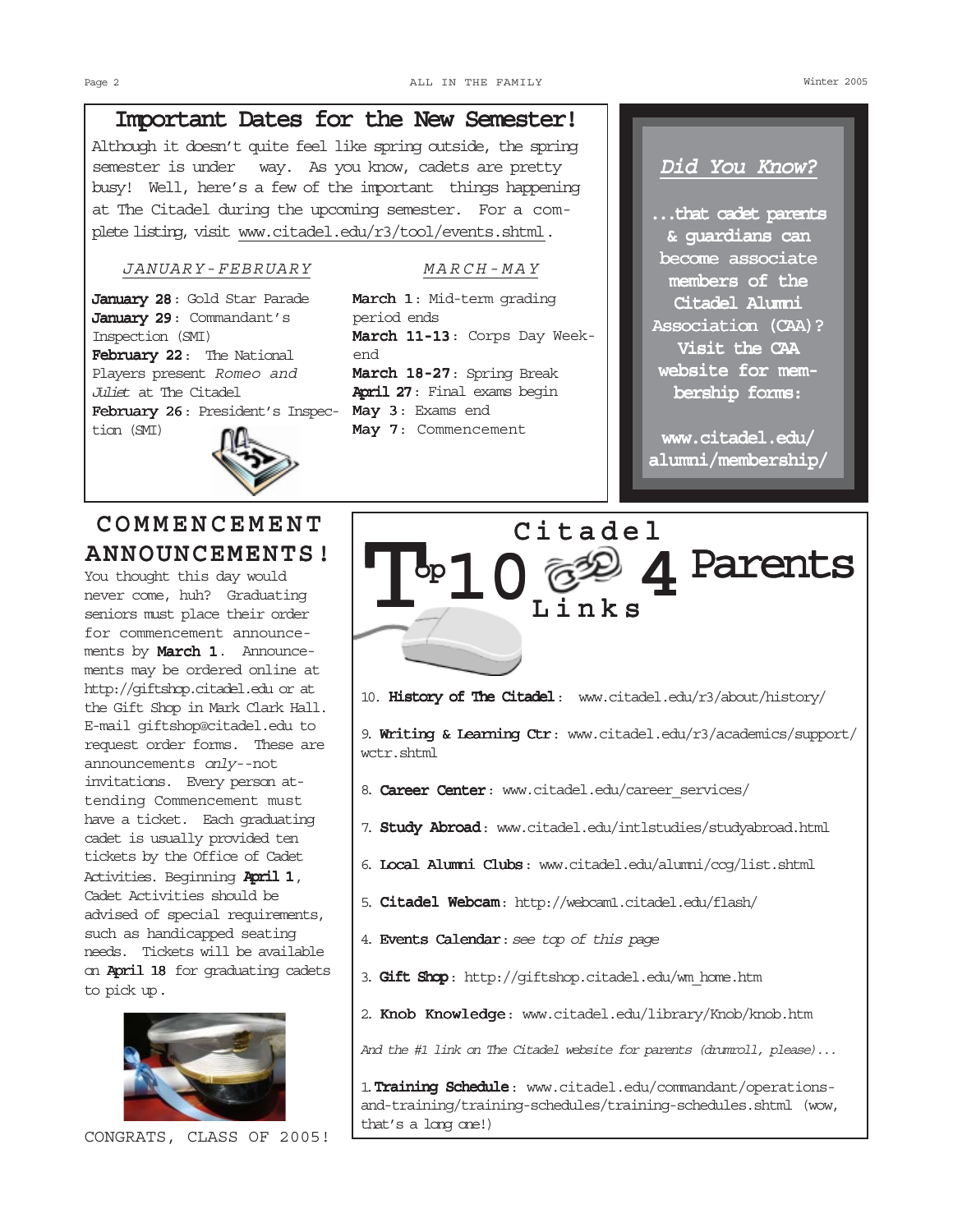## Basketball Season Is Underway At McAlister Fieldhouse

The Bulldog Basketball team will be playing seven games in front of the hometown crowd at McAlister Fieldhouse from January through late February. With a road victory over Army and wins at home over Navy and Ga. Southern already under their belts this season, these home contests are expected to be important conference matchups. The "McAlister Maniacs" will be in full force; if you're in Charleston area, come out and support the Dogs!

HOME BASKETBALL CONTESTS DURING THE SPRING SEMESTER

| January 8   | Ga. Southern          | $1:00$ PM (W, 76-65) |  |
|-------------|-----------------------|----------------------|--|
| January 22  | UNC-Greensboro        | $1:00$ PM            |  |
| January 31  | Wofford               | $7:15$ PM            |  |
| February 7  | Furman                | $7:15$ PM            |  |
| February 10 | College of Charleston | $7:00$ PM            |  |
| February 19 | Elon                  | $1:00$ PM            |  |
| February 22 | Davidson              | $7:15$ PM            |  |
|             |                       |                      |  |

Don't forget that The Citadel's baseball, golf, rifle, tennis, track, and wrestling teams will also be in action this semester. To see their schedules, visit www.citadelsports.com!

## CFA ANNUAL MEETING FOR ALL CADET PARENTS IN MARCH

The CFA's By-Laws call for an annual meeting open to all cadet parents/guardians to be held every year at The Citadel. This year, our annual meeting will be held on the Friday afternoon of Corps Day weekend. The CFA leadership will provide an update on all recent Association actions and a plan for upcoming Association activities. Top-

ics of discussion are expected to range from the CFA's new initiative with the Citadel Alumni Association<sup>\*</sup> and the the Association leadership. Come out  $\Box$  and get an opportunity to meet all the active CFA volunteers. Also, you may  $\left(\begin{matrix} \mathbf{w} \\ \mathbf{w} \end{matrix}\right)$  want to consider volunteering yourexperience in creating a newsletter? How about a website? Maybe you're

Citadel Volunteers<sup>\*</sup> to the make-up of self ! We are always in need of folks  $\frac{1}{1}$  who want to participate. Do you have

interested in volunteering to represent The Citadel at local recruiting functions. The CFA serves to support our cadets and The Citadel. What a great way to invest in your son or daughter's college experience! As all cadet parents know, Corps Day is an excellent time to visit The Citadel, so mark you calendars now! We look forward to

seeing you there!  $WHAT$  : The CFA 2005 Annual Meeting WHEN : 2PM, Friday, March 11, 2005 WHERE : Bond Hall, room 165

## \* LINKS

Citadel Alumni Association (www.citadel.edu/alumni/) Citadel Volunteers (www.citadelvolunteers.com)